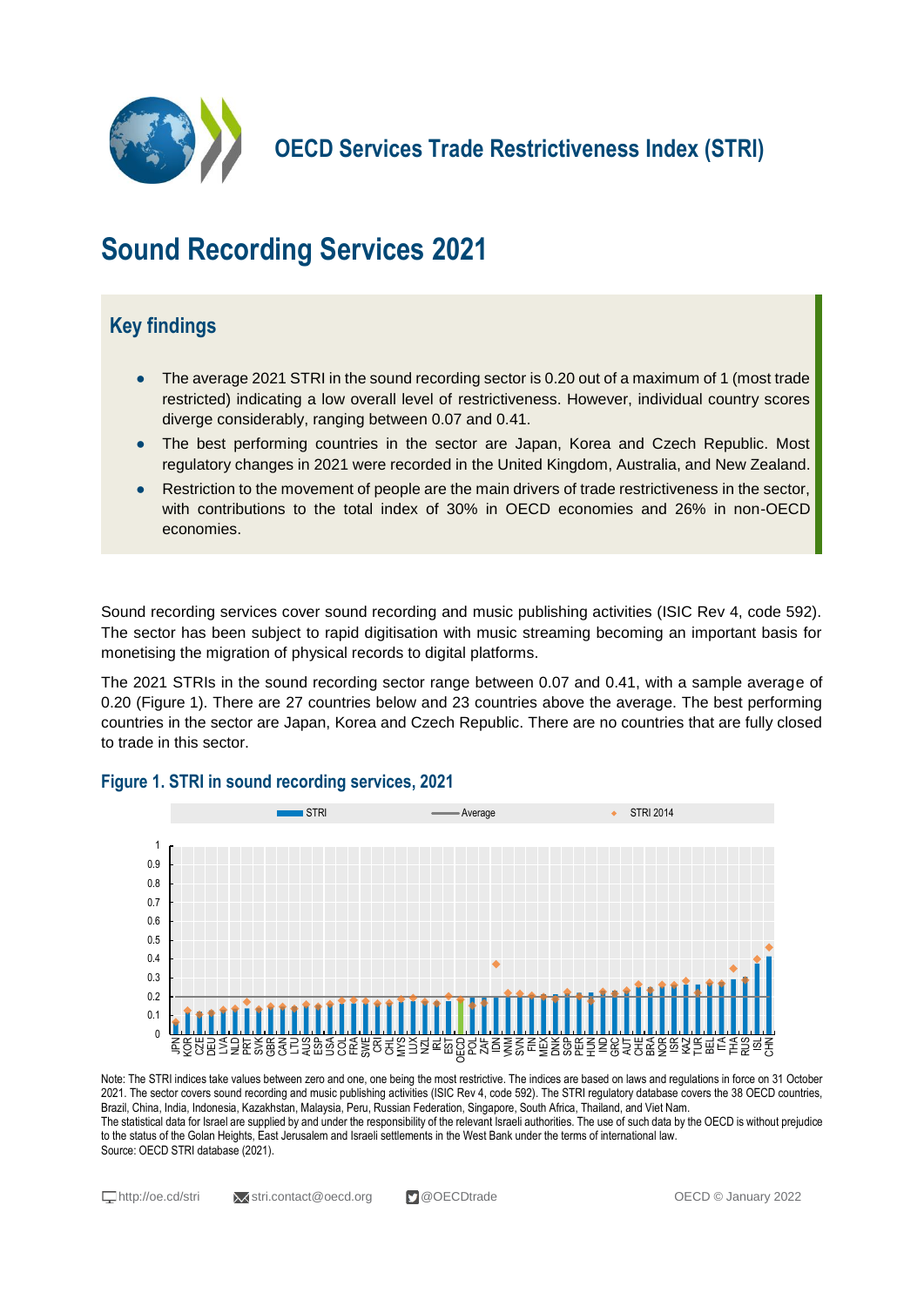

#### **Figure 2. Change since 2014 and change in the last year, by country**

Note: Selection criteria for Panel A was based on largest absolute changes since 2020. Panel B selection is the three largest increases, and the three largest decreases in the STRI since 2014. Source: OECD STRI database (2021).

Several countries introduced regulatory changes affecting the STRIs in 2021 and more so since 2014 (Figure 2). In 2021, the STRIs in this sector saw the biggest changes in Finland (4%), Italy (3%), the Russian Federation (3%), New Zealand (-8%), Australia (-9%), and the United Kingdom (-14%). Since 2014, on the one hand, we have observed countries that have had the strongest restrictive trends such as Poland (28%), Hungary (26%) and Turkey (19%). On the other hand, we have identified strong liberalising trends in Thailand (-16%), Portugal (-20%), and Indonesia (-42%).

The measures in the STRI database are organised under five policy areas (Figure 3). Restrictions on foreign entry include barriers related to establishing and operating companies such as foreign equity limits or requirements on board of directors and cross-border data flows. Restrictions on the movement of people cover barriers that affect the temporary entry of foreign services providers through quotas, labour market tests and short durations of stay. Other discriminatory measures include discrimination of foreign services suppliers as far as taxes, subsidies and public procurement are concerned. Barriers to competition include information on anti-trust policy, government ownership of major firms and the extent to which governmentowned enterprises are exempt from competition laws. Regulatory transparency includes information on consultations and dissemination prior to laws and regulations entering into force. It also records information on obtaining a license or a visa. In this sector, barriers related to restriction on movement of people are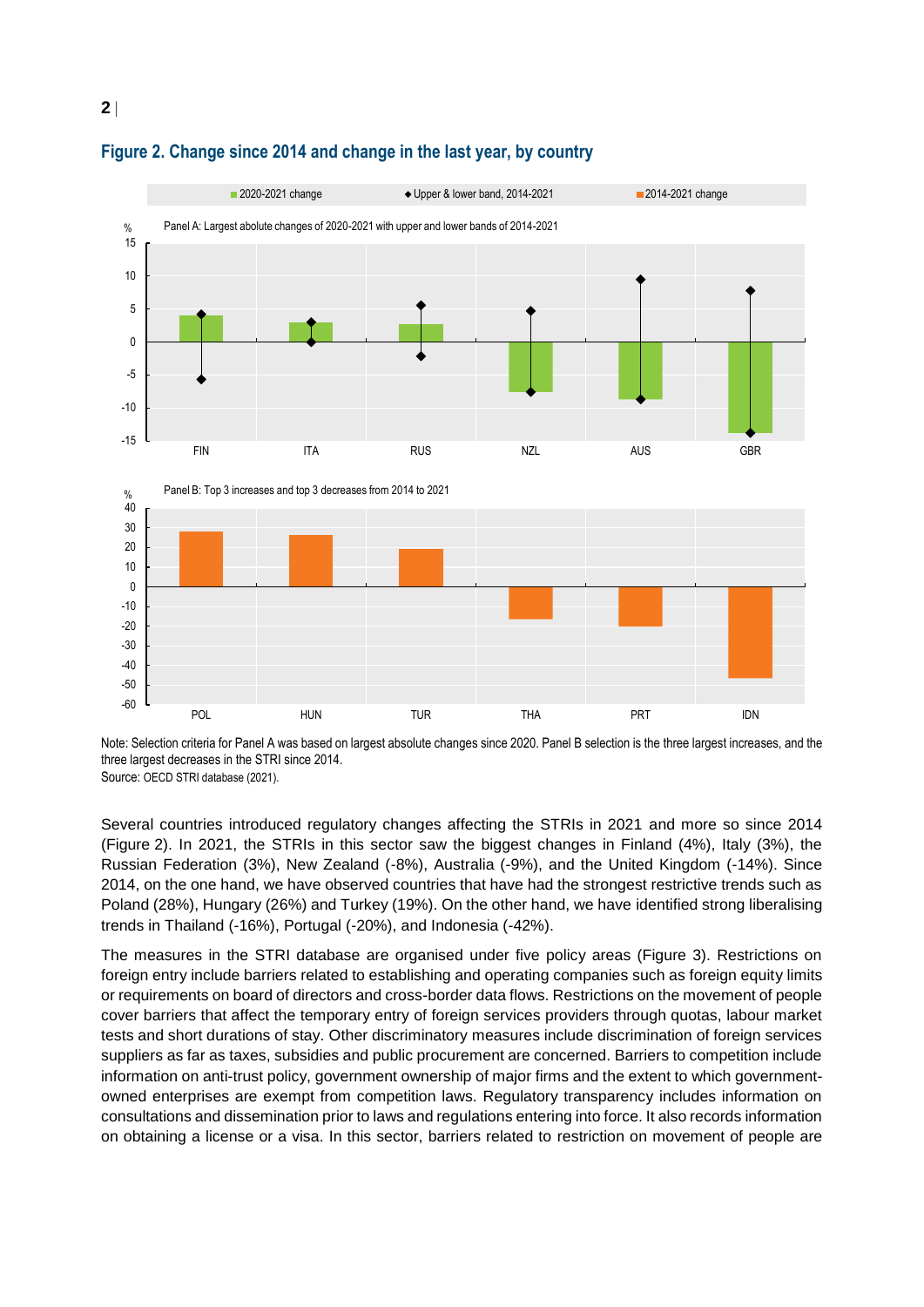most prominent in OECD economies (they account for 30% of the average STRI score) while the most relevant type of measures for non-OECD economies are those related to restriction on foreign entry (31%).

Sound recording is a global industry in which transactions are mainly related to the right or permit to use or listen to music. The sector-specific measures therefore aim at capturing the implementation of international treaties on the protection of copyrights and related economic rights in a non-discriminatory manner. Music is a cultural expression subject to a range of promotional and protective measures that are relevant for international trade.



#### **Figure 3. STRI policy areas for sound recording services by OECD and non-OECD economies, 2021**

Source: OECD STRI database (2021).

Table 1 lists the most common restrictions identified in each policy area. Under restrictions on foreign entry, common impediments relate to cross-border data flows and acquisition and use of land and real estate. Investment screening mechanisms, local presence requirements and residency requirements for members of the board of directors are also present but to a lesser degree. Sixteen countries reserve a quota for local music on television or radio broadcast time, while statutory monopoly on copyrights management exists only in five jurisdictions.

Restrictions to the movement of people are relatively common across the board and include mostly short permitted durations of initial stay and labour market tests. Under other discriminatory measures, barriers related to accessing public procurement markets for foreign tenderers remain the most common challenge. Moreover, nine countries use subsidies to promote local music in a manner that discriminates legal entities with foreign ownership. Most countries have incorporated international agreements such as the Berne Convention, the WIPO Copyright Treaty and the TRIPS Agreement in national legislation, although six jurisdictions protect the economic rights of foreign right holders on a reciprocal basis only. In two countries, royalties collected are distributed in a non-equitable and/or discriminatory manner, and six countries condition public support for film or television programming on local music content.

Barriers to competition are relatively few. Apart from general requirements related to minimum capital for new companies, only seven countries impose limitations on advertising. In six jurisdictions, vertical integration is not monitored nor regulated, and state-owned enterprises are present in five countries. Finally, arbitration structures to deal with commercial disagreements between rights holders and collective rights managers are in place in all STRI jurisdictions but three.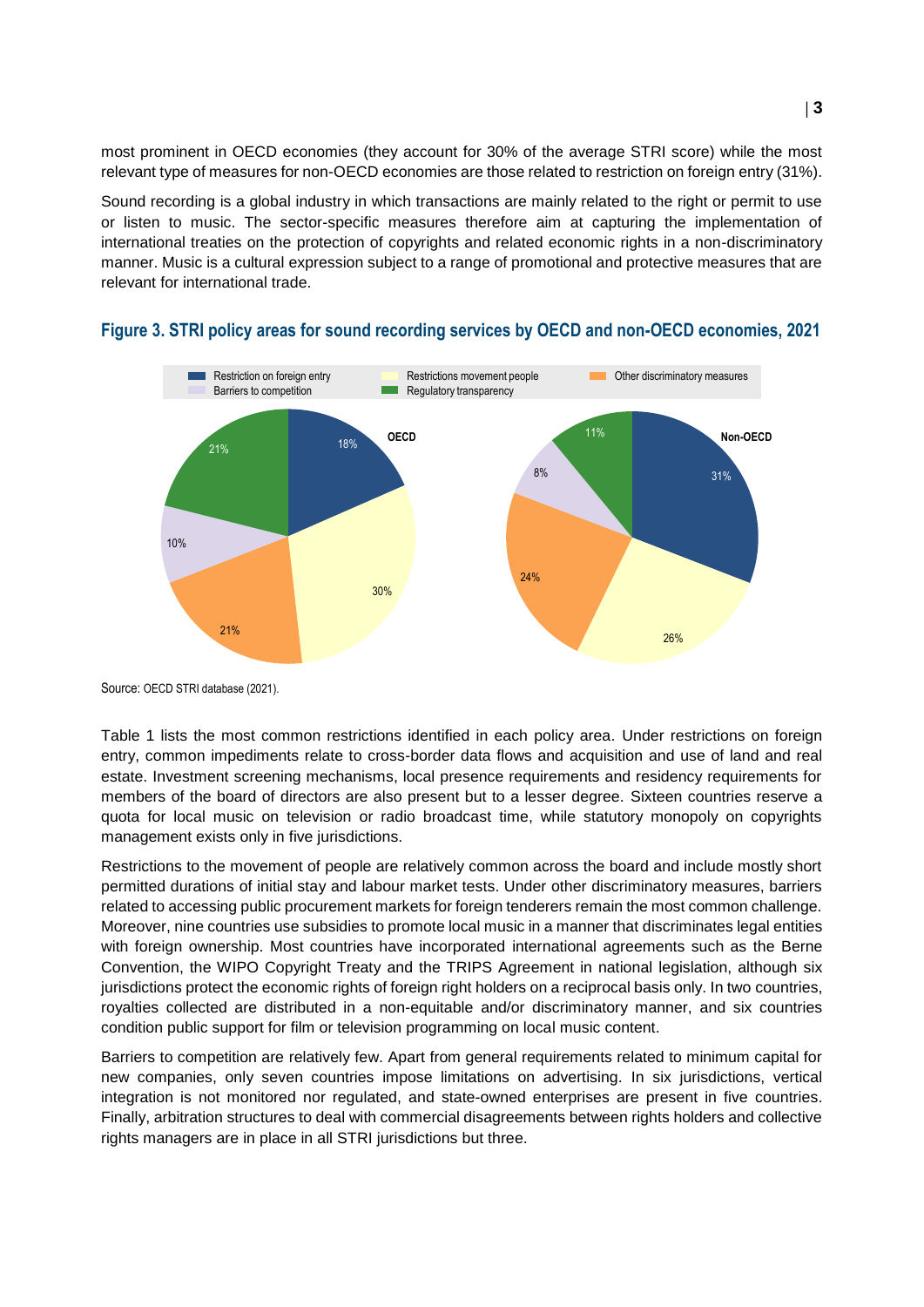| Policy area                              | Measure                                                                                                                                        | Countries having<br>a restriction <sup>1</sup> |
|------------------------------------------|------------------------------------------------------------------------------------------------------------------------------------------------|------------------------------------------------|
| Restrictions on<br>foreign entry         | Cross-border data flows: cross-border transfer of personal data is possible to countries with<br>substantially similar privacy protection laws | 42                                             |
|                                          | Acquisition and use of land and real estate by foreigners is restricted                                                                        | 35                                             |
|                                          | Screening exists without exclusion of economic interests                                                                                       | 22                                             |
|                                          | Quotas: A proportion of television or radio broadcast time is reserved to domestic music                                                       | 16                                             |
|                                          | There is a statutory monopoly on copyrights management                                                                                         | 5                                              |
| Restrictions to<br>movement of<br>people | Limitation on duration of stay for contractual services suppliers (months)                                                                     | 38                                             |
|                                          | Labour market tests: intra-corporate transferees                                                                                               | 37                                             |
|                                          | Labour market tests: contractual services suppliers                                                                                            | 36                                             |
|                                          | Other restrictions to movement of people                                                                                                       | 9                                              |
|                                          | Memo: Licence or authorisation is required to practice                                                                                         | 4                                              |
| Other<br>discriminatory<br>measures      | Public procurement: Procurement regulation explicitly prohibits discrimination of foreign suppliers                                            | 44                                             |
|                                          | Foreign suppliers are treated less favourably regarding eligibility to subsidies                                                               | 9                                              |
|                                          | Discriminatory treatment of foreigners for the protection of copyrights and related rights                                                     | 6                                              |
|                                          | Royalties collected are distributed in an equitable and non-discriminatory manner                                                              | 2                                              |
|                                          | Local content: subsidies for film or television program making are conditioned on local content<br>requirements for music                      | 6                                              |
| Barriers to<br>competition               | Minimum capital requirements                                                                                                                   | 28                                             |
|                                          | Restrictions on advertising                                                                                                                    | 7                                              |
|                                          | Vertical agreements: territorial or customer group sales restrictions are subject to regulation                                                | 6                                              |
|                                          | National, state or provincial government control at least one major firm in the sector                                                         | 5                                              |
|                                          | Arbitration structures are in place to deal with commercial disagreements between rights holders<br>and collective rights managers             | 3                                              |
| Regulatory<br>transparency               | Visas on arrival or visa exemption are available for temporary entry/transit of crew                                                           | 42                                             |
|                                          | Range of visa processing time (days)                                                                                                           | 28                                             |
|                                          | There is an adequate public comment procedure open to interested persons, including foreign<br>suppliers                                       | 11                                             |
|                                          | Intellectual property rights are enforced: enforcement procedures are available with respect to<br>infringements in the digital environment    | $\overline{2}$                                 |
|                                          | Intellectual property rights are enforced: provisional measures are available                                                                  | 2                                              |

### **Table 1. Top 5 most relevant measures by policy area, 2021**

Notes

1. The count for "memo" type of measures, which are not scored in the STRI, indicate the number of positive answers recorded for that measure across the 50 countries covered.

Top most relevant measures are selected on the basis of the following criteria: (1) most restricted horizontal measures (i.e. same answer across sectors), (2) most restricted sector-specific measures, (3) key measures or (4) memos affecting the score of other measures through hierarchy rules.

Source: OECD STRI database (2021).